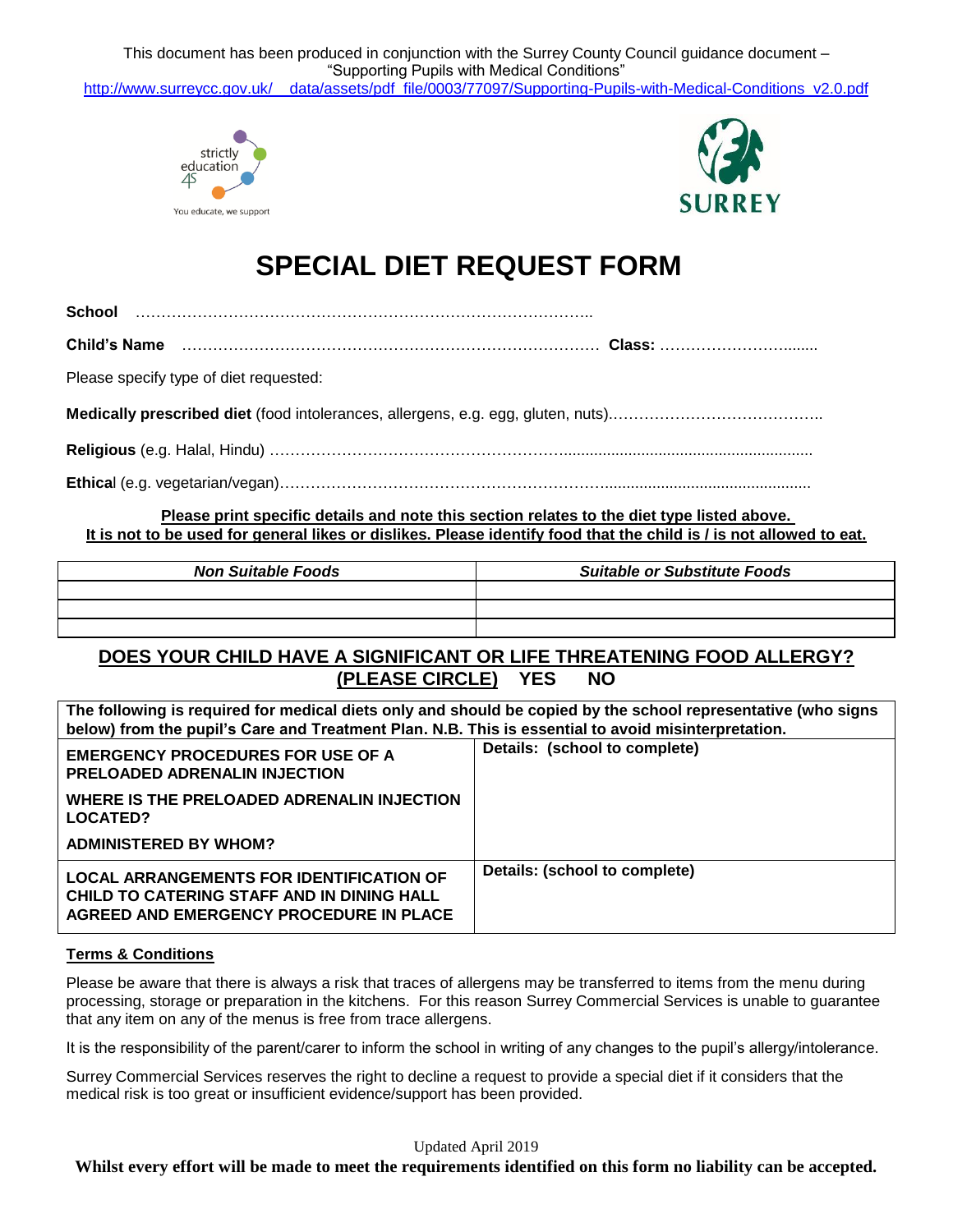#### **GDPR Statement for Special Diet Request Form**

Special Diets is an area of school meals provision where personal data of pupils is provided before any special diet can be safely served. This information can include the pupil's name, name of school, name of class, parent name, medical information and photograph of the child. This information is given willingly and with consent from the parent / guardian. Personal data is not stored by any member of Surrey Commercial Services central team or by Catering Services at Strictly Education 4s but held locally at the school for operational reasons.

Please be assured all information is held in accordance with data security and data retention policies and most importantly is held with the sole purpose of attending to pupils dietary needs to ensure the health and safety of the children and young adults to whom meals are served.

#### **Pupil photographs on kitchen walls**:

Photographs are not displayed in public view; they are provided with consent from the parents and placed in a discreet place behind the counter so only visible to catering staff.

#### **Pupil photographs in folders**:

Photographs may also be stored in folders within the kitchen or catering office. These are stored in a secure manner and only available to the catering staff.

#### **Allergy information including special diet request form and medical notes**:

All special diet pupils should have a special diet request form, along with any medical correspondence, submitted before a special diet can be served. This information is provided with consent from the parent and stored in a secure folder within the kitchen or catering office and school office.

#### **Retention of Personal Data**

The data referred to will be retained only for the purposes of providing a special diet and will be confidentially disposed of when no longer required for this purpose.

-------------------------------------------------------------------------------------------------------------------------------------------------------------------------------

Further information on how we ensure compliance with GDPR can be found at

<https://www.surreycc.gov.uk/council-and-democracy/your-privacy>

<https://www.strictlyeducation4s.co.uk/privacy>

I confirm that I have read and understood the above:

| Parent                                      | Parent       |  |
|---------------------------------------------|--------------|--|
| School Representative School Representative |              |  |
| <b>Unit Caterer</b>                         | Unit Caterer |  |